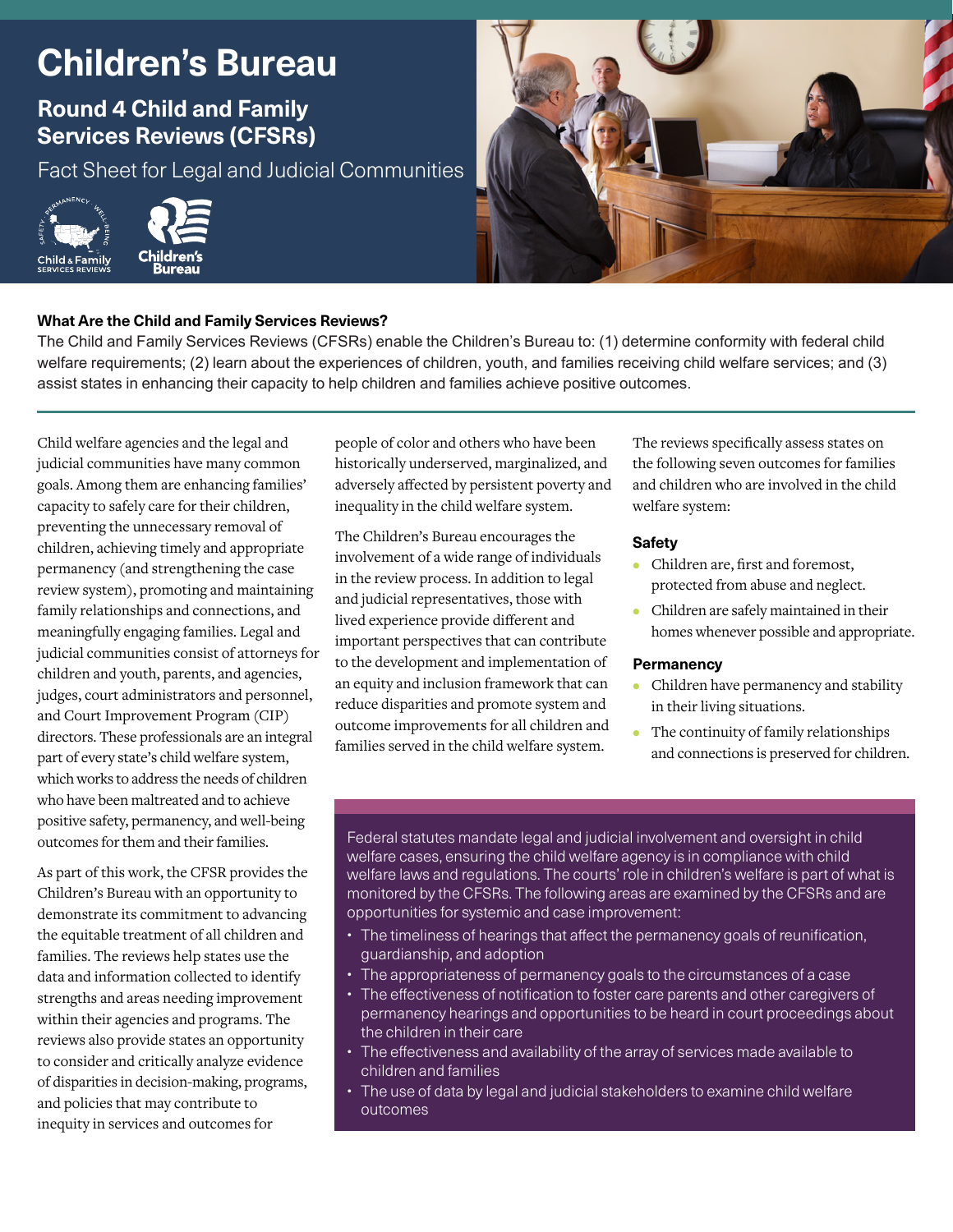#### **Well-Being**

- Families have enhanced capacity to provide for their children's needs.
- Children receive appropriate services to meet their educational needs.
- Children receive adequate services to meet their physical and mental health needs.

Through the CFSRs, the Children's Bureau also determines states' performance on seven systemic factors. The systemic factors refer to systems within a state that should be in place to promote positive child safety, permanency, and well-being outcomes. The seven systemic factors reviewed are:1

- **1.** Statewide Information System
- **2.** Case Review System
- **3.** Quality Assurance System
- **4.** Staf and Provider Training
- **5.** Service Array and Resource Development
- **6.** Agency Responsiveness to the Community
- **7.** Foster and Adoptive Parent Licensing, Recruitment, and Retention

#### **The CFSR Process**

The CFSR begins with a statewide assessment. The statewide assessment provides an opportunity for states to gather and analyze data to evaluate their child welfare programs and practices. The statewide assessment is written by the state in collaboration with key partners and stakeholders, including those with lived experience, to demonstrate how well the systems are functioning.

Next is the onsite review, where a joint federal-state team reviews the practices within a state. The onsite review process includes: (1) case reviews, which include interviews with key case participants, and (2) interviews with child welfare system stakeholders and partners, such as legal and judicial representatives (i.e., attorneys, judges, court administrators and personnel, and CIP directors), community agencies, foster families, caseworkers, service providers, and parents and youth served by the child welfare system.

After the onsite review, states determined not to be in substantial conformity with one or more of the seven outcomes and seven systemic factors are required to develop a Program Improvement Plan (PIP) to address all areas of nonconformity. The PIP provides an opportunity for the state child welfare agency, the legal and judicial systems, and other stakeholders to use information from the statewide assessment and the onsite review to develop, implement, and monitor a state-specifc plan to strengthen the functioning of the systemic factors and improve outcomes for the children and families served.

#### Get Involved

The child welfare, legal, and judicial systems play integral roles in ensuring a well-functioning child welfare system that serves to improve the lives of the children and families it touches. The Children's Bureau encourages legal and judicial professionals to participate in all phases of the CFSR, PIP, and continuous quality improvement processes. As a member of the legal and judicial communities, you can help improve the child welfare system by taking part in the planning of the state's CFSRs, including participating in activities aimed at engaging other legal and judicial professionals in the CFSR and PIP processes. The CIP can serve as a coordinating entity for legal and judicial involvement in the CFSRs. You can get involved in the CFSRs in several ways:

# Statewide Assessment



*Members of the legal and judicial communities can help develop the statewide assessment by providing data, information on relevant legal and judicial issues, and/or sharing their experiences.* 

#### Onsite Review



*Judges and attorneys can participate in the onsite review by reviewing individual cases. They can also participate in stakeholder interviews with the CFSR team.* 

Program Improvement Plan



*Members of the legal and judicial communities can support program improvement planning by developing and implementing judicial strategies to address areas needing improvement. They can also partner with other stakeholders to approach the state legislature for needed legislative changes.* 

#### Other Ways To Get Involved



*' challenges afecting children s Members of the legal and judicial communities can also organize and participate in regularly scheduled meetings with the agency and other system stakeholders to address safety, permanency, and wellbeing.* 

<sup>1</sup> For more information on the outcomes and systemic factors, see the CFSR Quick [Reference Items List, https://www.acf.hhs.gov/sites/default/fles/documents/cb/](https://www.acf.hhs.gov/sites/default/files/documents/cb/cfsr_quick_reference_list.pdf)  cfsr\_quick\_reference\_list.pdf